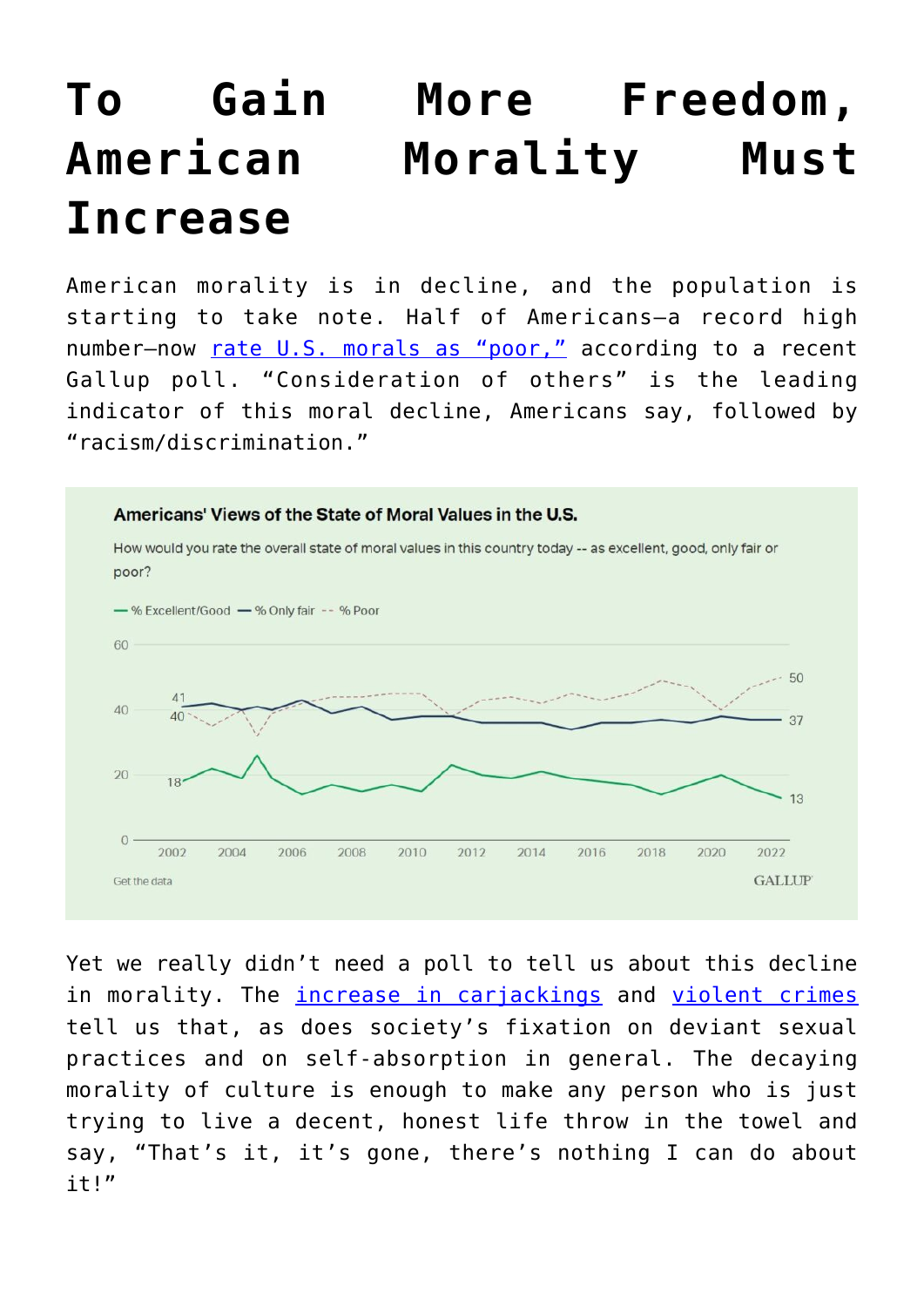But such a response gives up far too easily and before the fight is over. There is a solution to the decay of our nation, and it was laid out by one of our Founding Fathers in the first year of our independence from Britain.

Speaking in his 1776 sermon, "[The Dominion of Providence Over](https://oll.libertyfund.org/page/1776-witherspoon-dominion-of-providence-over-the-passions-of-men-sermon) [the Passions of Men](https://oll.libertyfund.org/page/1776-witherspoon-dominion-of-providence-over-the-passions-of-men-sermon)," Declaration signer John Witherspoon noted that "Nothing is more certain than that a general profligacy and corruption of manners make a people ripe for destruction." Such destruction may be prevented if a good government is in place, he said, but only for a time, for "beyond a certain pitch, even the best constitution will be ineffectual, and slavery must ensue."

Many in America may well wonder if we have gone beyond that certain pitch, for some elements of slavery—or a lack of freedom—seem to proliferate across our nation through the laws that are passed, through the speech that is hindered, and through the ideologies that are forced upon us. Likewise, enemies threaten to oppress us, whether they are abroad in countries such as China or closer to home at the open Southern border or even in our local neighborhoods, where inflation eats our earnings and threatens to starve us into submission to those who create the inflation in the first place.

But there is a way to thwart such enemies and escape out of slavery, Witherspoon told us. "When the manners of a nation are pure, when true religion and internal principles maintain their vigour, the attempts of the most powerful enemies to oppress them are commonly baffled and disappointed." This is not some simpleton religious mantra or naivete, Witherspoon assures us; rather, it is something that nature itself confirms.

## Witherspoon maps out the path:

*[H]e is the best friend to American liberty, who is most sincere and active in promoting true and undefiled religion,*